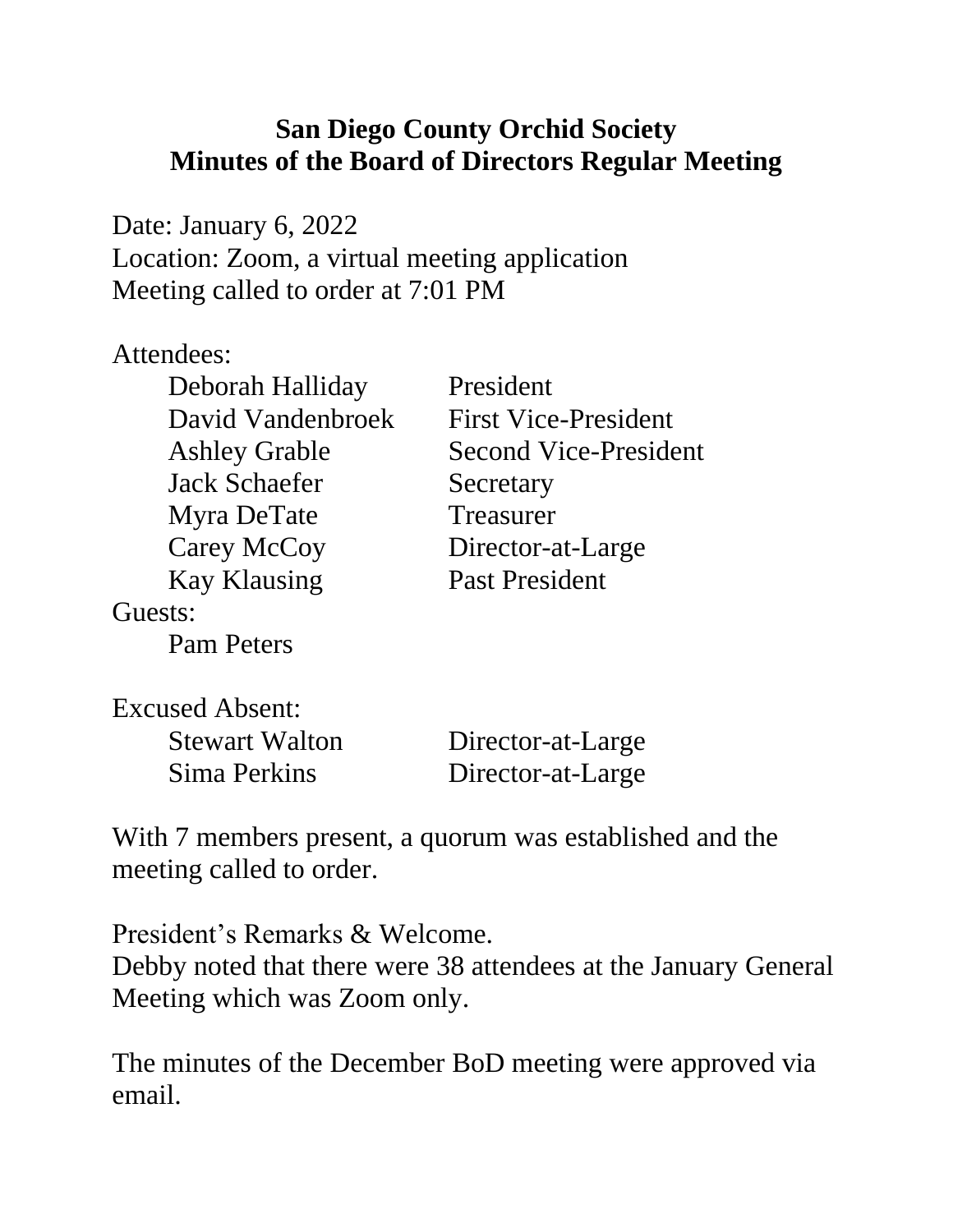Treasurer's Report -

The Treasurer's report was presented by Myra. Jack moved to accept the Treasurers report. The motion was seconded and passed.

February General Meeting -

The next General Meeting is scheduled for February 1, 2022 We expect to have an in person/hybrid meeting.

Main Speaker: First VP Dave Vandenbroek will announce that. Culture Class: Ashley Grable will announce that.

Discussion

- January 'Orchids in the Park' Show & Sale Report.
- Jack made a motion to cancel the January Orchids in the Park Show & Sale.

o Discussion:

- Pam Peters, our show judging chair, will not be able to attend.
- Vendors are generally supportive but concerned.
- The COVID<sub>19</sub> situation is not good.
- o The question was called and the motion to cancel the January 'Orchids in the Park' Show & Sale passed.
- Spring Show 2022 Report
	- o Debby reported that our contract with Scottish Rite Event Center (SREC) has been confirmed, and the deposit paid.
	- o Debby asked about the setup and who would drive the truck from the garage to SREC. Jack stated that he would be available to drive the truck.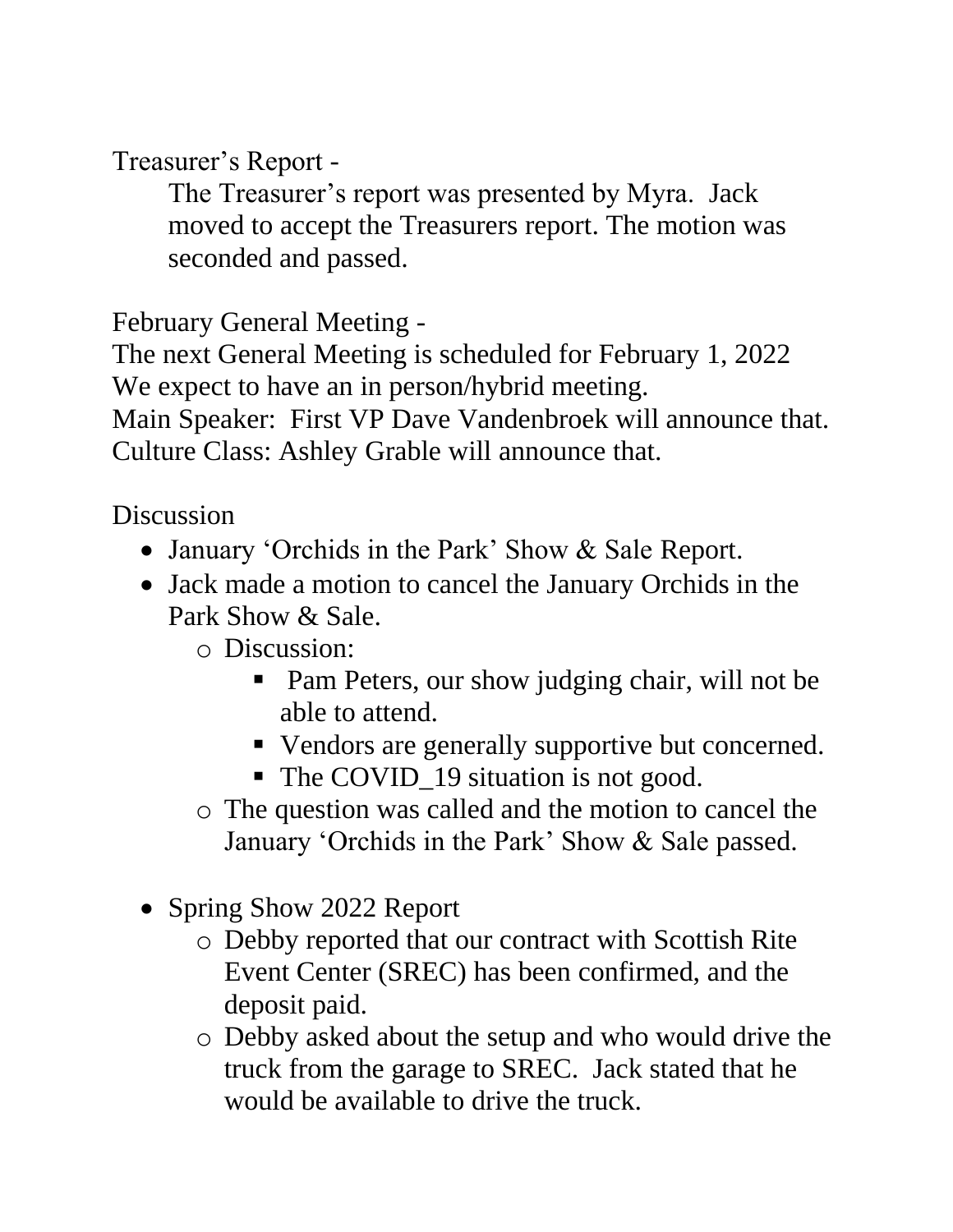- o Our AOS Judging Permit has been updated
- o Vendor registrations sent out.
	- Tuyet's is coming
	- Invite Norman's Orchids Yes
	- 3 Vendors have paid fees so far
- o Tickets printed and ready to be mailed.
- o Liberty Station Conference Center Status
	- Debby reported that Liberty Station has returned our deposit on their facility
- o Santa Barbara Show Cancellation
	- The board discussed the impact of that show's cancellation.
	- We discussed the possibility of inviting vendors who would have attended Santa Barbara's show to attend our show. Debby will handle this.
- o Next Steps
	- $\blacksquare$  Advertising New bookmarks being printed this week.
	- Vendor Registrations & collections
	- Start recruiting volunteers
		- Dave Hoffmaster to work with Jack to work on this using Carol Berg's volunteer sheets from 2020.
- o POS Myra discussed our Point of Sale system status.
	- Debby moved to authorized Myra to purchase a new point of sale system using Square. The motion was 2<sup>nd</sup> and passed.
- Old Business